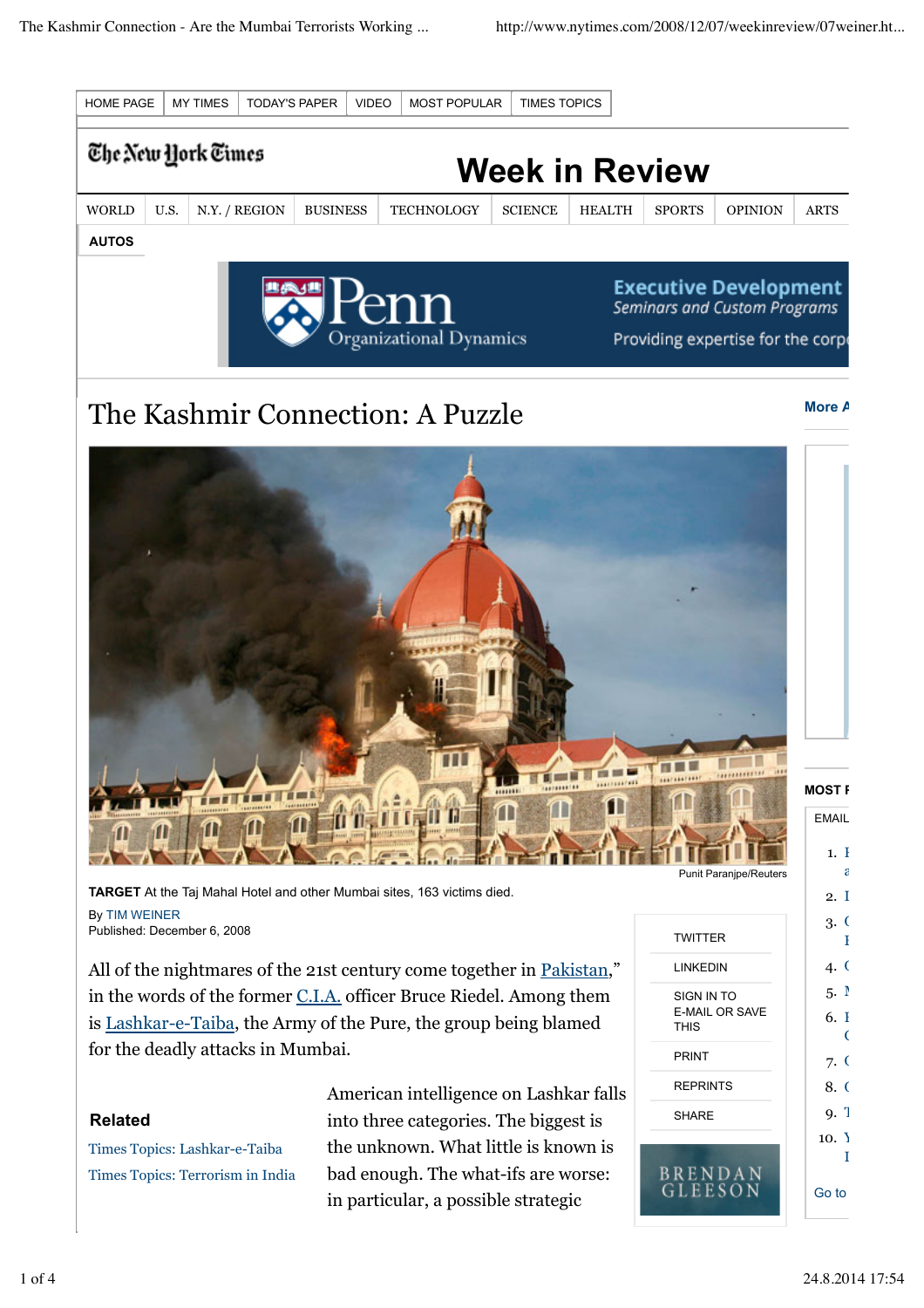partnership between Lashkar and Al Qaeda's forces in Pakistan. Then there is the unknown.

If there were operational links between Lashkar and Al Qaeda in the multiple attacks that terrorized Mumbai for three days last week, American counterterrorism officials are still looking for the evidence. Beyond informed speculation, no proof in the public domain shows those two groups have a working alliance. But they have had some common goals and common ground.

Secretary of State Condoleezza Rice, visiting India, said she would not "jump to any conclusions," given the absence of proof. But she also said: "Whether there is a direct Al Qaeda hand or not, this is clearly the kind of terrorism in which Al Qaeda participates."

Still, there are clues half-buried in the recent past. Here is some of what is known:

First, American intelligence officials are all but certain that Lashkar led the attacks, which left 163 people — including 18 members of India's security forces — dead along with 9 suspected terrorists. "The same group that we believe is responsible for Mumbai had a similar attack in 2006 on a train and killed a similar number of people," the director of national intelligence, Mike McConnell, said last week in a speech at Harvard. "Go back to 2001 and it was an attack on the Parliament." The Mumbai commuter train bombings killed at least 186. A dozen died in the assault on Parliament, which led to talk of war.

Second, Pakistan's intelligence services have used Lashkar as a guerrilla force to fight India over their disputed border in Kashmir. That fight has raged since the British partitioned India and Pakistan in 1947. The rival nations went to war that year over Kashmir, and again in 1965 and 1971. Tens of thousands have been killed in political warfare since then.

Third, and most significantly, Lashkar's roots, like Al Qaeda's, lie in another war — the battle between Soviet forces occupying Afghanistan and Islamic rebels who fought them in the 1980's. The rebels were backed by billions of dollars from the United States and Saudi Arabia. Their money and guns flowed through Pakistani intelligence.

In 1989, the Red Army left Afghanistan. The international Islamic holy warriors did not; many thousands of radicals from some 40 nations came to learn the lessons of jihad in Afghanistan, and Lashkar's first foot soldiers were among them.

Lashkar was founded in 1989, supported by Saudi money and protected by Pakistani spies, according to Hussain Haqqani, Pakistan's current ambassador to the United States, a former journalist who opposed Gen. Pervez Musharraf when the general was Pakistan's ruler. Pakistan's role as quartermaster and state sponsor of Afghan jihad forces created "a nexus between Pakistan's military and secret services, which was heightened by the state sponsorship of jihad against India," he has written.



**In China, myths of social c** Detai Thea text r

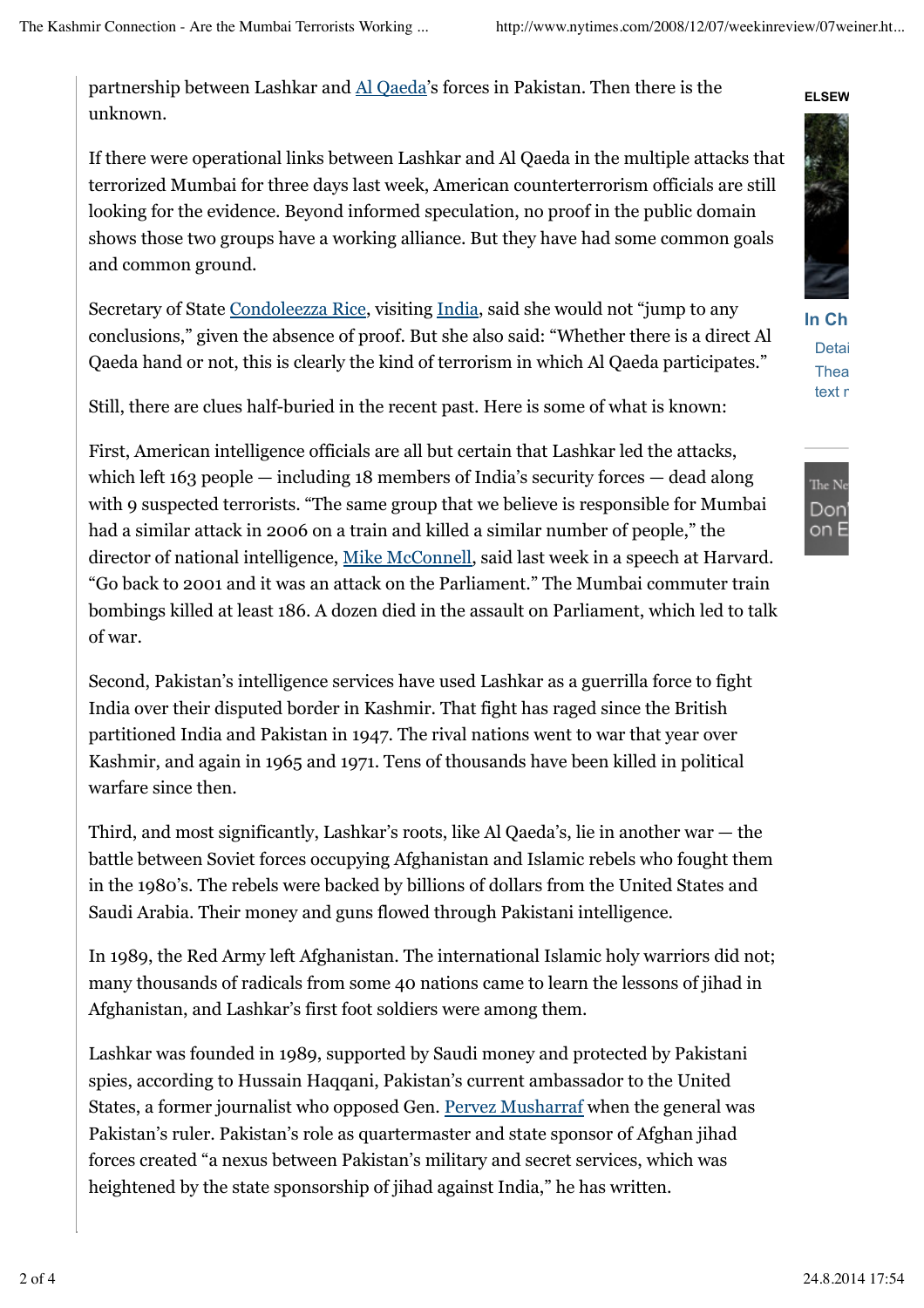After the attacks of September 2001, it was clearer that Al Qaeda had formed alliances with Lashkar: the first high-level Qaeda prisoner taken after 9/11, Abu Zubayda, was captured in a Lashkar safe house in Pakistan, as Mr. Riedel, now affiliated with the Brookings Institution, pointed out in an article posted online last Wednesday. Other Qaeda operatives who fled after American forces arrived in Afghanistan also holed up with Lashkar, he noted.

In December 2001, after the Lashkar attack on India's Parliament, President Bush added the group to the official United States list of international terrorist organizations. He asked General Musharraf to jail Lashkar's leaders and break up the group.

Some members were arrested. Others went to fight Americans alongside the Taliban in Afghanistan rather than continue their battles against India's Hindus in Kashmir, as the State Department and India's Defense Ministry have reported; by 2006, attacks by Lashkar and its allies in Kashmir were half what they were a few years before.

But on April 23, 2006, Osama bin Laden seemed to signal an open alliance with groups like Lashkar, and their goals. He issued a proclamation denouncing "a Crusader-Zionist-Hindu war against Muslims." He referred to the United States, Israel and India in the statement, as it was broadcast and translated by Al Jazeera. "A U.N. resolution passed more than half a century ago gave Muslim Kashmir the liberty of choosing independence from India," it said. "George Bush, the leader of the crusaders' campaign, announced a few days ago that he will order his converted agent Musharraf to shut down the Kashmir mujahedeen camps, thus affirming that it is a Zionist-Hindu war against Muslims."

Mr. bin Laden called for Islamic holy warriors to continue jihad against India over Kashmir. They did. Lashkar and other Kashmiri groups "continued regional attack planning" in 2007, and "continued to support attacks in Afghanistan," the State Department reported six months ago. The groups also continued to feature prominently in Al Qaeda's "transnational attack planning," the report said.

Then, in an August audio tape, Al Qaeda's second-in-command, Ayman al-Zawahiri, proclaimed that "the American, Zionist and Indian flags were raised high" over the bodies of dead Islamic fighters in Pakistan. Jarret Brachman, who was director of research at West Point's Center for Combating Terrorism from 2004 to 2008, points to that statement as potentially significant.

"He starts redirecting Pakistani jihadi attention to the evils of India and linking it more visibly to the U.S. and Israel," he said. "The Mumbai attacks should really come as no surprise to anybody who's been listening carefully to Al Qaeda's rhetoric. Even if Al Qaeda had nothing to do with it operationally, their peddling of this anti-Indian sentiment undoubtedly inspires more parochial groups, like Lashkar, to operationalize those ideas."

Intelligence work is about secrets and mysteries, as Defense Secretary Robert Gates, who